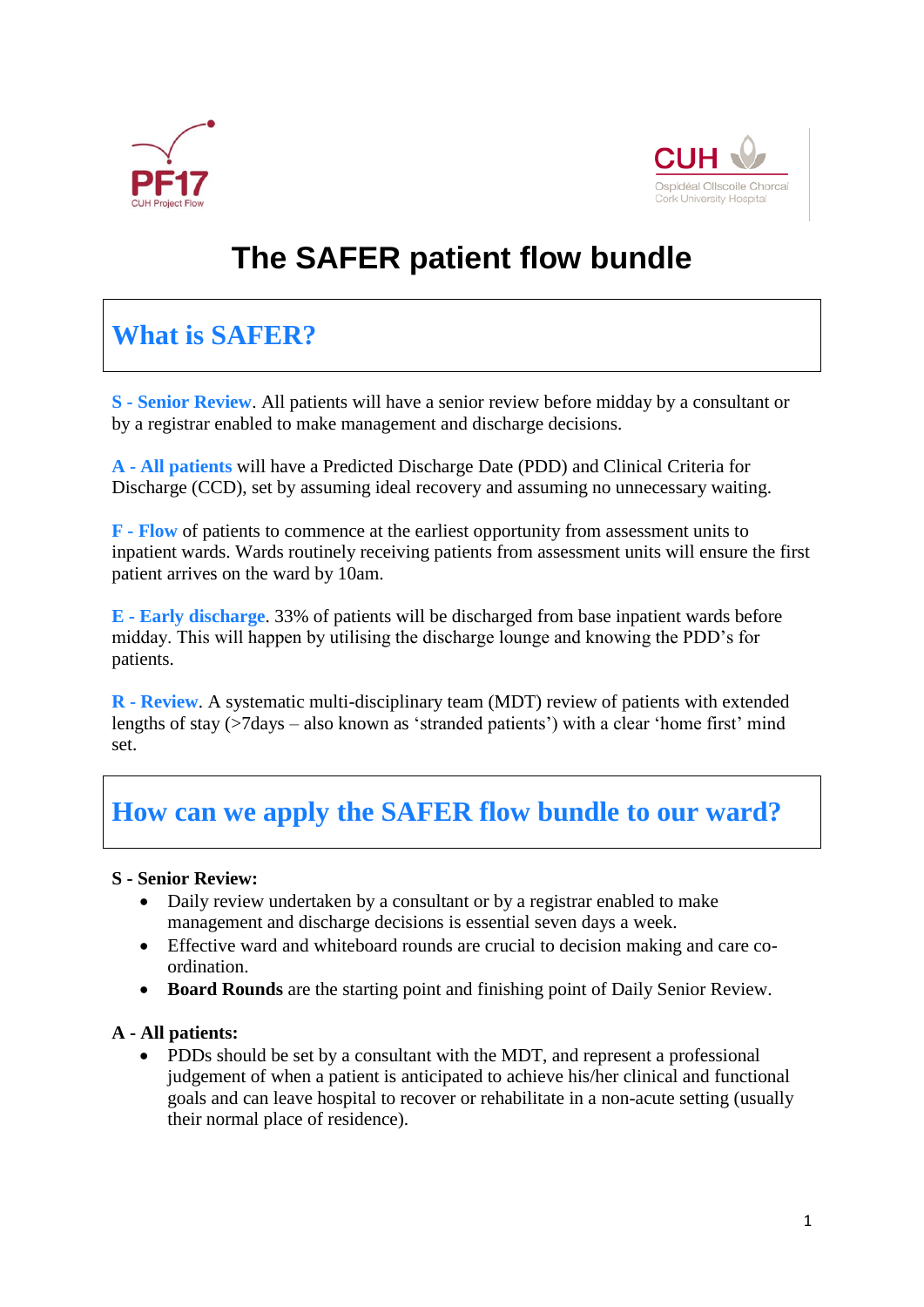- Patient progress towards PDD should be assessed every day at a board or ward round led by a senior clinical decision maker (normally the consultant). Patients should be routinely involved and aware of the progress they are making.
- Patients (and/or their next of kin) should be able to answer these questions:
	- **1. What is wrong with me or what are you trying to exclude?**
	- **2. What have we agreed will be done and when to 'sort me out'?**
	- **3. What do I need to achieve to get me home?**

**4. Assuming my recovery is 'ideal' and there is no unnecessary waiting, when should I expect to go home?**

 All members of ward / departmental teams should be able to discuss and explain the PDD. Simple patient information cards can help by clearly stating what is going to happen to patients today and tomorrow.

#### **F - Flow of patients:**

- Every ward that routinely admits patients from assessment units should ensure they 'pull' the first patient to their ward before 10am every day.
- Ward teams should be in regular communication with assessment units to agree the first patient, with assessment unit teams reviewing patient care at the ward/board round and ensuring patients are informed beforehand that they will be transferred to the receiving ward at a specified time (before 10am).
- If discharges on the receiving wards are late, ward teams should consider sitting patients out, transferring patients to the discharge lounge or expediting discharge.
- It is essential for flow that patients are transferred early morning from assessment units, to ensure space for incoming patients and to reduce ED crowding and associated safety risks.

#### **E - Early Discharge:**

- Morning discharges should be the norm, with at least one in every three of the day's discharges to have left their wards by midday. This reduces emergency department (ED) crowding and allows new patients to be admitted early enough to be properly assessed and a treatment plan to be established and commenced.
- Early morning ward and board rounds should set the pace for early discharge. Teams should prioritise activities associated with discharge, particularly TTOs (medication to take home) and discharge letters, which should be prepared beforehand or during onestop ward rounds.

#### **R - Review:**

- '**Red and Green Days**' are a useful approach to optimising flow. The team discuss for every patient whether the day ahead is 'red' (a day where there is little or no value adding care) or 'green' (a day of value for the patient's progress towards discharge).
- If 'red', action needs to be agreed by the team to create a 'green' day instead.
- The purpose of board rounds is to ensure as many days are 'green' for the patient as possible. If patients require an investigation to progress care, then investigations need to occur that day and need a clear plan of action following results. Where patients are receiving active interventions to meet clinical criteria for discharge tomorrow, the day is only 'green' if the discharge prescription medications are ready by the evening before.